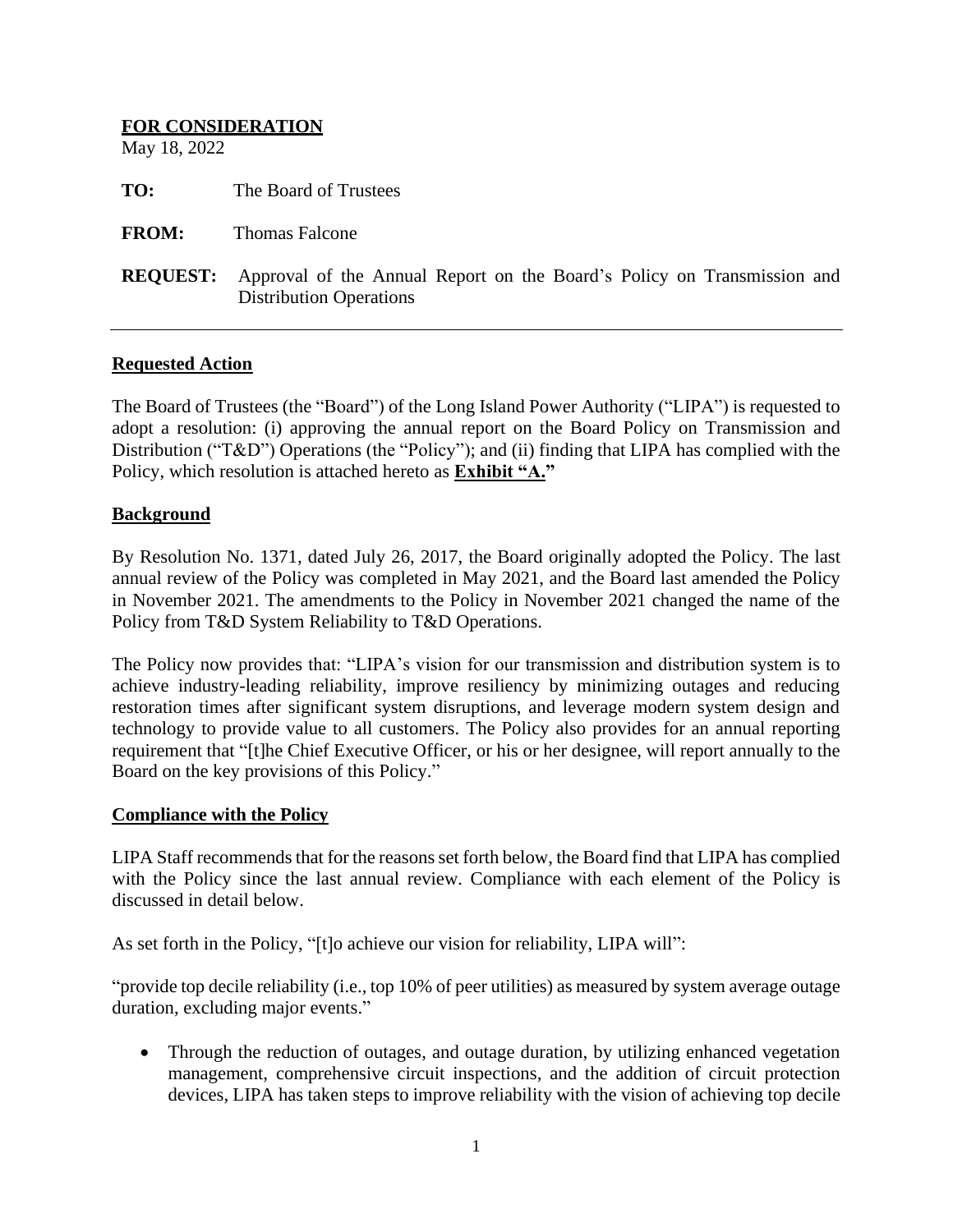reliability (i.e., top 10% of peer utilities) as measured by system average outage duration.

- The LIPA Board approved a vegetation management budget for 2022 that is approximately 41% above prior-year levels, reflecting three new vegetation management performance metrics for 2022. The 2022 PSEG Long Island performance metrics also include six reliability metrics.
- PSEG Long Island's 2019 actual performance versus the top decile in minutes was 51.4/51.4. For 2020, that same comparison was 66.0/54.3, which was outside of the top decile. PSEG Long Island's actual performance for 2021 was 54.7 minutes, however, the 2021 benchmarks are not yet available for comparison purposes.
- 2022 PSEG Long Island performance metrics, which were negotiated with PSEG Long Island, set a system average outage duration target of 59.0 minutes, which is approximately eight percent above the most recent top decile benchmarks currently available.

"improve circuit conditions that cause a customer to experience four or more sustained outages or six or more momentary outages in any 12-month period."

- The 2022 PSEG Long Island performance metrics include metrics for sustained multiple customer outages, repeat multiple customer outages, and multiple momentary customer outages. In particular, the metric for repeat multiple customer outages targets reducing the number of customers with 4 or more sustained interruptions over a multi-year period by 80%.
- Annual reliability programs are designed to improve circuit performance, including the Circuit Improvement Program ("CIP"), the Multiple Customer Outage Program ("MCO"), and the Multiple Device Operation Program ("MDO").
- 421 miles of branch lines were addressed on 28 circuits through the CIP program in 2021, and 155 capital system improvement jobs and improvement of 544 branch tap lines were completed in 2021 to address MCO and MDO programs.

"utilize modern system design and technology to anticipate and minimize outages, monitor system condition, provide for preventative and predictive system maintenance, and facilitate the efficient and timely interconnection of renewable and distributed resources."

- LIPA has required the development of a roadmap for an Enterprise Asset Management System ("EAMS") to reduce failure rates through better maintenance practices. This effort includes a complete inventory of Transmission and Distribution assets beginning in June 2022. These initiatives are incorporated into three 2022 PSEG Long Island performance metrics.
- The 2022 PSEG Long Island performance metrics also include a metric to position Automated Switching Units ("ASUs") on circuits to ensure no more than 500 customers between devices. This will help with system configuration options and help minimize the number of affected customers during outages. 154 ASUs were added in 2021.
- The 2022 PSEG Long Island performance metrics also include a metric to operationalize reclosers to function as tripping devices to reduce the number of customers affected and the duration during Blue Sky and adverse weather events.

"safeguard people and protect facilities and functions that support operations from unauthorized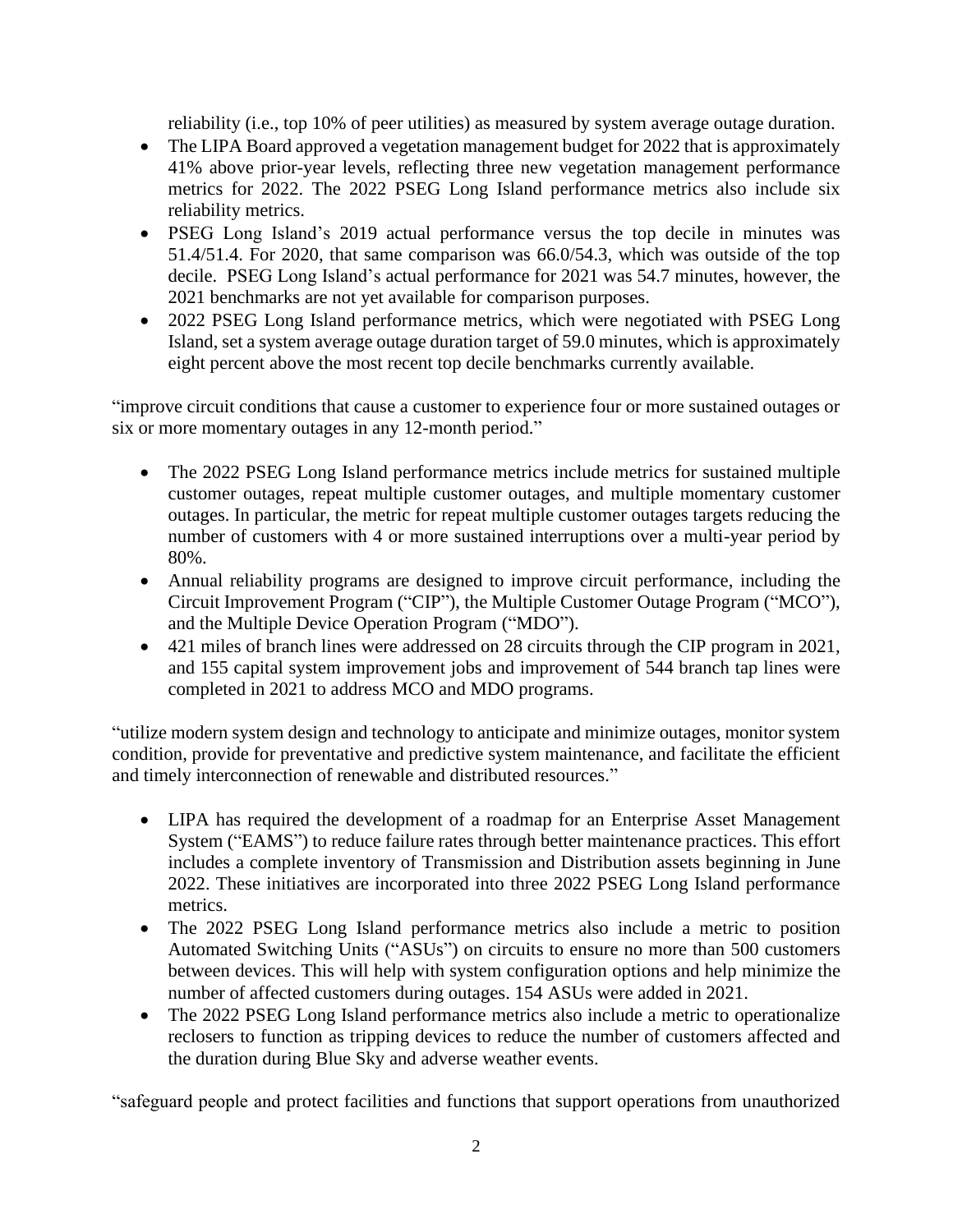access or disruption through vulnerability assessments and risk mitigation"

- The 2022 PSEG Long Island performance metrics include four metrics related to safety.
- A Safety assessment of PSEG Long Island is in progress and will identify areas for improvement. The assessment and recommendations will be finalized in June 2022. LIPA will address the recommendations with PSEG Long Island.
- LIPA is performing a security evaluation of physical assets to identify vulnerabilities and determine risk via a third party assessment to begin June 2022.

The Policy further provides that "[t]o achieve our vision for resiliency, LIPA will"

"mitigate the effects of climate change through multi-year programs that reduce the number and duration of outages after significant system disruptions"

- The 2022 PSEG Long Island performance metrics include five metrics related to storm hardening. The storm hardening metrics continue development and execution of robust storm overhead and underground hardening plans designed to improve the mainline and branch line performance during increasingly more severe storm patterns. More than 111 miles of primary mainline were assessed and improved in 2021.
- Three new 2022 performance metrics target improved vegetation management, including improved cycle trim with vegetation intelligence to identify fast-growing species, utilizing an improved trimming technique of "circuit trim to sky," and pre-emptive hazardous tree identification and removal of 12,000 hazard trees in 2022. LIPA approved supplemental funds to remove more than 7,100 hazard trees in 2021.
- LIPA filed applications for additional federal grants for storm hardening in 2021, which are likely to be awarded in 2022. This could allow LIPA to accelerate several hundred million dollars of storm hardening investment at low cost to customers and is a benefit of LIPA's public power status.

"assure timely and accurate communication to customers about outages and restoration times"

• LIPA is developing strategies to enhance the outage tracker mobile application to provide greater detail about the outage journey, and to enhance the Estimated Time of Restoration ("ETR") process to provide more accuracy giving customers the ability to plan for the outage duration. Two 2022 performance metrics target improvements in this area.

"independently verify that emergency restoration plans are complete and tested."

- As provided for in the Second Amended and Restated Operations Services Agreement, LIPA will annually review and approve PSEG Long Island's Business Continuity Plans ("BCPs"), workaround plans, Emergency Response Implementation Plan ("ERIP"), and the Emergency Response Plan ("ERP").
- LIPA will observe and evaluate the effectiveness and completeness of all PSEG Long Island training exercises and drills.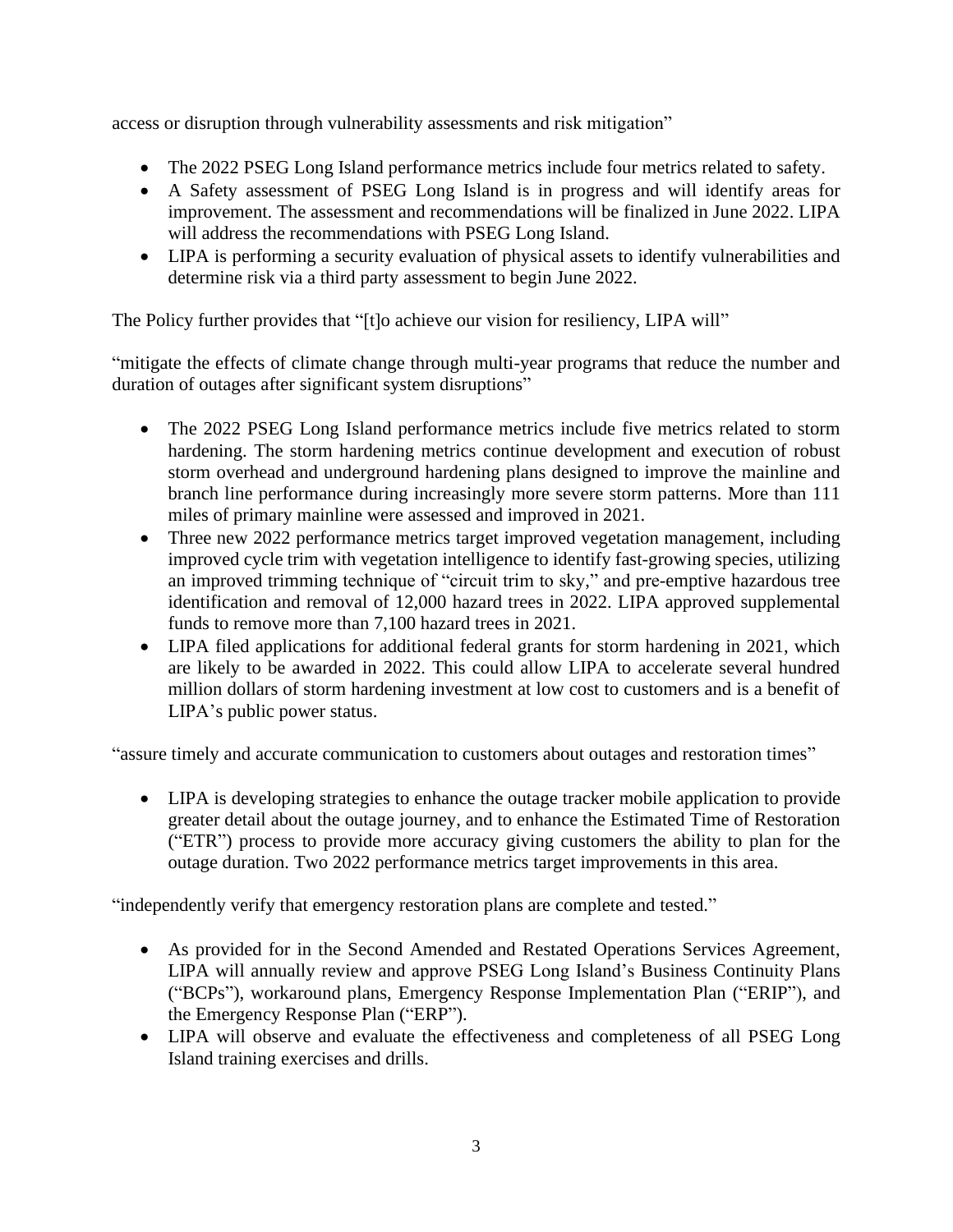# **Annual Review of the Policy**

The Policy was last updated in November 2021, where a working group of Trustees together with its consultant Leading Resources, Inc. provided substantial edits to the Policy to more fully reflect the Board's strategic direction in this area. LIPA Staff has reviewed the Policy and proposes no changes at this time.

## **Recommendation**

Based upon the foregoing, I recommend approval of the above requested action by adoption of a resolution in the form attached hereto.

**Attachments** 

**Exhibit "A"** Resolution